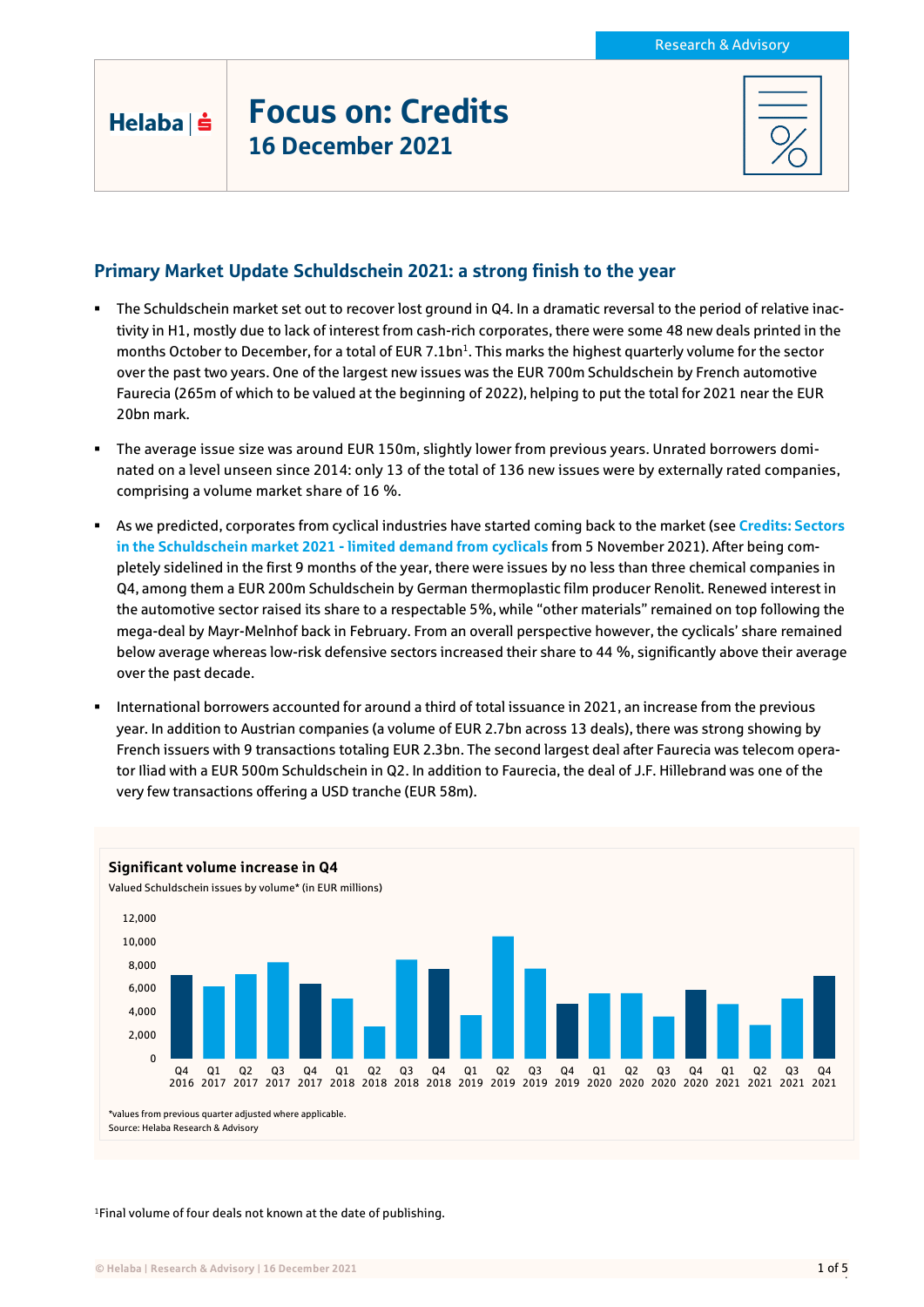- Smaller sized Schuldschein of up to EUR 50m were back in demand in 2021, reaching their highest market share in 5 years with 9.2%. However more than a third of total issuance remained in the size range from EUR 250 to 500 million.
- The demand for ESG-components in new issues continued unabated in Q4, with a total placement volume of EUR 2.2bn and a share of 30 %. Even though slightly below Q3, this was more than compensated for by milestone transactions such as a world-first corporate Social Schuldschein by Swedish healthcare provider Medicover (EUR 277m). German real estate company Nassauische Heimstätte offered another market innovation in the corporate space with a dual use of proceeds for green and social projects (Sustainability Schuldschein of EUR 130m). This was also the first time that all currently available ESG alternatives – Green, Social, Sustainability, Sustainabilitylinked to rating, Sustainability-linked to KPIs – were utilized in the market over the same quarterly period. With a total for the year of EUR 5.8bn, 2021 now marks a new record for ESG.
- We expect this high level of issuance activity to carry over into 2022. Companies seem to have disposed of most of their crisis-driven, excess build-up of liquidity, allowing them to turn their focus to spending on structural growth as well as further refinancing and repayments. The massive oversubscription of many new issues suggests continued strong investor demand. There is also a real possibility that externally rated issuers may be soon returning to the Schuldschein market, as ECB tapering and higher interest rates would effectively remove the disadvantage of the "zero floor" inherent in the Schuldschein for IG-rated issuers with access to the bond market. ESG issuance will also continue to grow in 2022. Not least because of the flexible use of proceeds, sustainabilitylinked Schuldschein will likely continue to dominate. In terms of the overall market, we see a good chance that volume will exceed the threshold of EUR 20bn significantly.

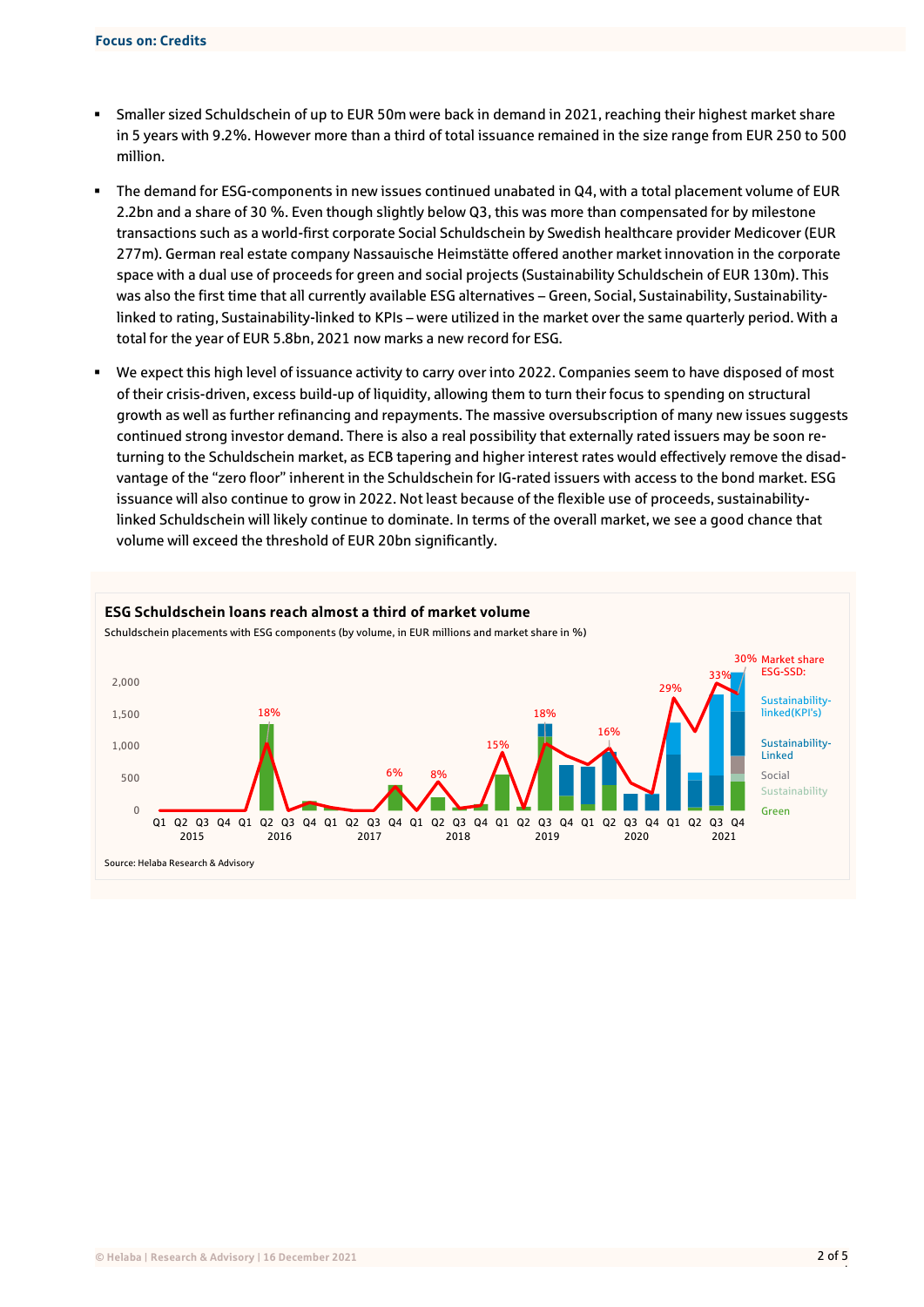







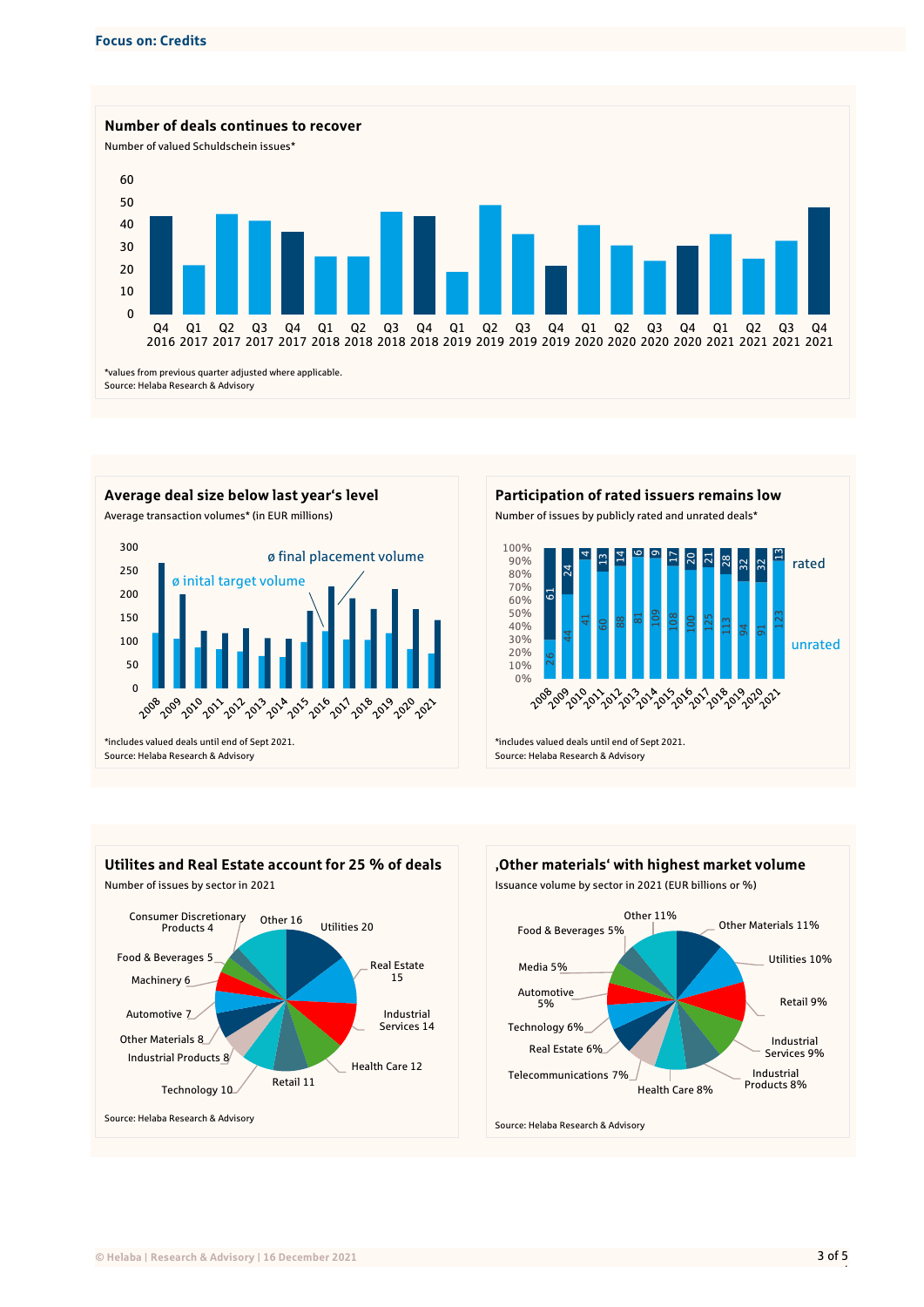





|